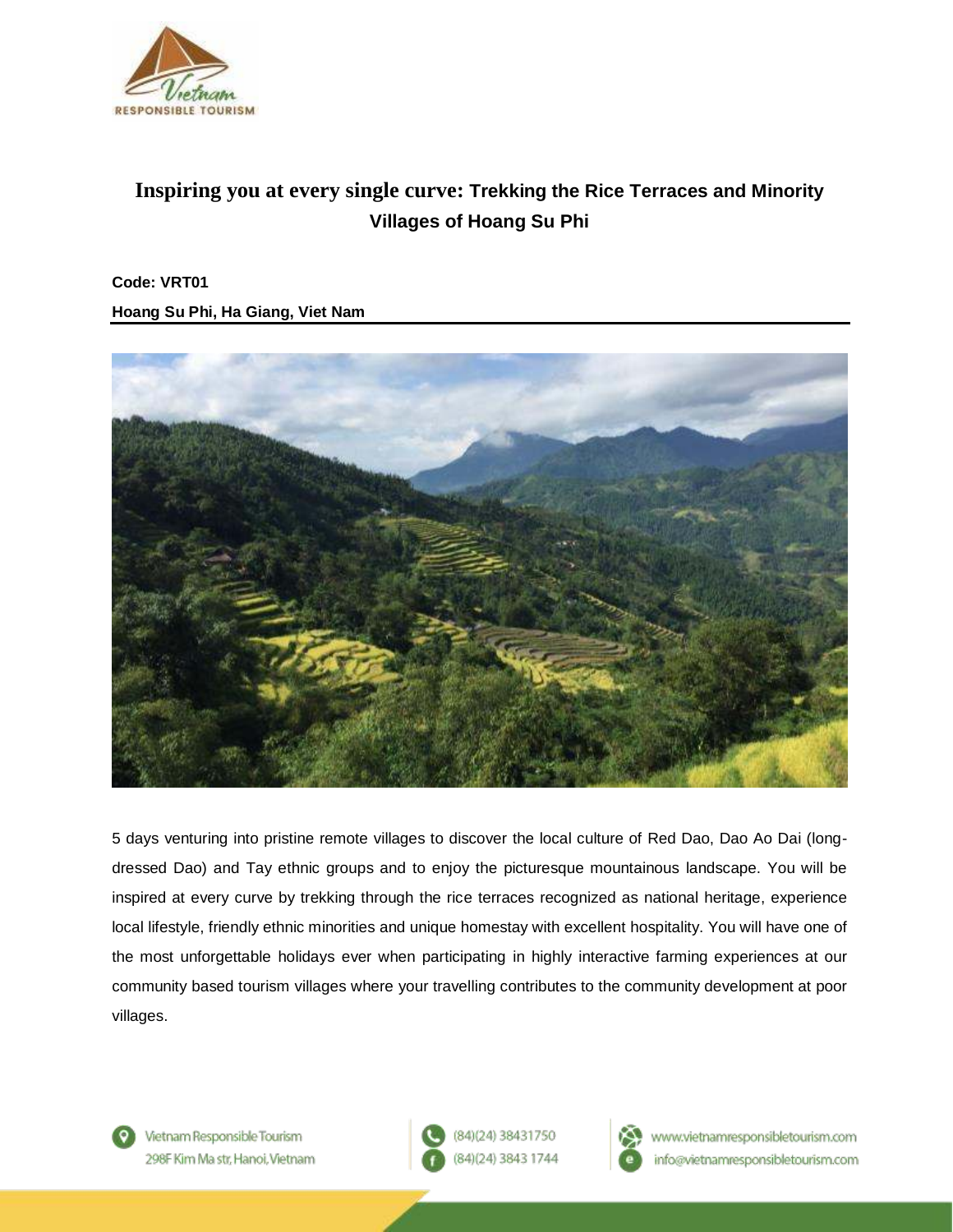

## **Trip Itinerary**

## **Day 1: Hanoi – Thong Nguyen – Nam Hong (-/L/D)**

Your English-speaking guide will pick you up from Hanoi to Nam Hong commune, Hoang Su Phi district at 7.30 am. Lunch at local restaurant in Ham Yen, then reach Thong Nguyen at 15.00.

You will start exploring the area by an one hour trek to Nam Hong community based tourism village to enjoy the poetic beauty of the natural landscape,



rice terraces and inhale fresh air. On the way to the homestay, you will obtain more knowledge of Red Dao people by visiting their local museum.

After arriving at the homestay you can participate in a fish catching experience for your dinner. If travelling in August and September, you will have chance to practices your fishing skills at the rice fields. If you are interested, you can prepare and cook dinner with your homestay owner or enjoy a traditional herbal bath that will relax you after a long day of travelling.

After a tasty local dinner with traditional rice wine you will fall into sleep deeply at the cozy homestay.



### **Day 2**

## **Nam Hong – Khoa Thuong - Nam Ai – Nam Son (B/L/D)**

Awake with the dawn to start the farming work with local people at around 7am. You will learn about tea cultivation, tea picking technique and then pick tea leaves yourself. At 8 am you will carry tea leaf baskets back to the village. Back in the village, take a rest and have breakfast in the open-air terrace before participating in tea processing for one hour. You will end this activity by testing the green tea you made. The tea season is from April to August and the best tea is made in April.

 $\_$  ,  $\_$  ,  $\_$  ,  $\_$  ,  $\_$  ,  $\_$  ,  $\_$  ,  $\_$  ,  $\_$  ,  $\_$  ,  $\_$  ,  $\_$  ,  $\_$  ,  $\_$  ,  $\_$  ,  $\_$  ,  $\_$  ,  $\_$  ,  $\_$  ,  $\_$  ,  $\_$  ,  $\_$  ,  $\_$  ,  $\_$  ,  $\_$  ,  $\_$  ,  $\_$  ,  $\_$  ,  $\_$  ,  $\_$  ,  $\_$  ,  $\_$  ,  $\_$  ,  $\_$  ,  $\_$  ,  $\_$  ,  $\_$  ,

Vietnam Responsible Tourism 298F Kim Ma str. Hanoi. Vietnam (84)(24) 38431750 (84)(24) 3843 1744



www.vietnamresponsibletourism.com info@vietnamresponsibletourism.com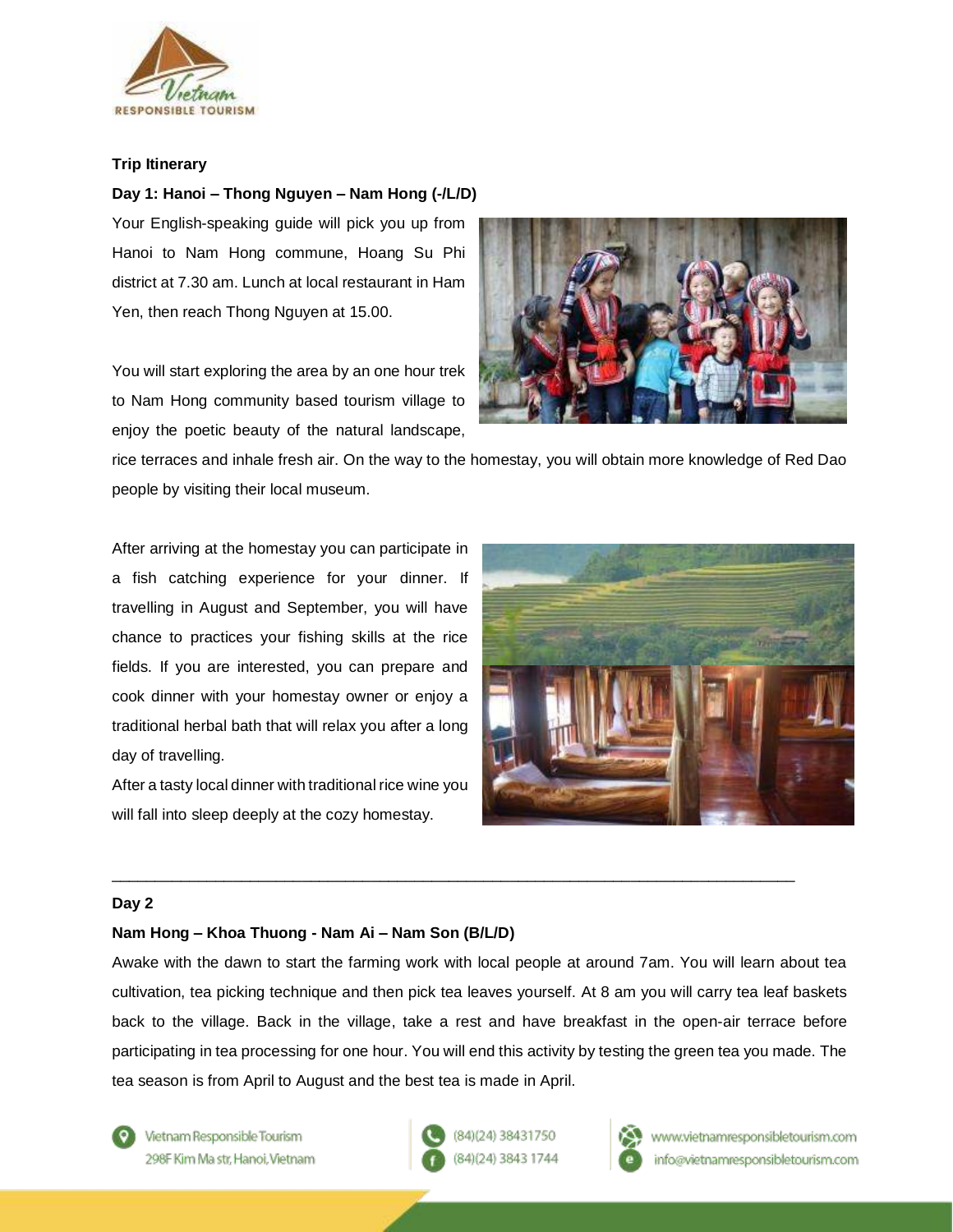

You will be escorted by moto-taxi up to the end of Nam Hong village pass before trekking along the charming path to Khoa Thuong (about 7.5 km) to enjoy the marvelous landscape. Have lunch and a short break at Khoa Thuong.



In the afternoon, the trek continues to Nam Ai village to where you can see beautiful rice paddies and explore the lifestyle and culture of Dao Ao Dai (long-dressed Dao) minority people.

You will enjoy a night in a peaceful homestay at Nam Ai village after a long day of trekking and dinning with homestay owners.

\_\_\_\_\_\_\_\_\_\_\_\_\_\_\_\_\_\_\_\_\_\_\_\_\_\_\_\_\_\_\_\_\_\_\_\_\_\_\_\_\_\_\_\_\_\_\_\_\_\_\_\_\_\_\_\_\_\_\_\_\_\_\_\_\_\_\_\_\_\_\_\_\_\_\_\_

### **Day 3**

### **Nam Ai community work development – Ho Thau (B/L/D)**

You will be woken up at dawn by Dao Ao Dai (longdressed Dao) people to see the sunrise from their village at 1400m above sea level. After watching the sunrise the villagers will teach you how to make special cakes that you can enjoy for your breakfast (all year round).

You will spend the whole morning to do community work such as building a concrete road or cleaning water tanks (depending on your choice) for the village with local people. This kind of work not only gives you



a more interactive time with local people but is also helping villagers to have a better road to access the village. Nam Ai is one of the poorest CBT villages and it needs your sponsorship to buy material for road

Vietnam Responsible Tourism 298F Kim Ma str. Hanoi. Vietnam (84)(24) 38431750 (84)(24) 3843 1744



www.vietnamresponsibletourism.com info@vietnamresponsibletourism.com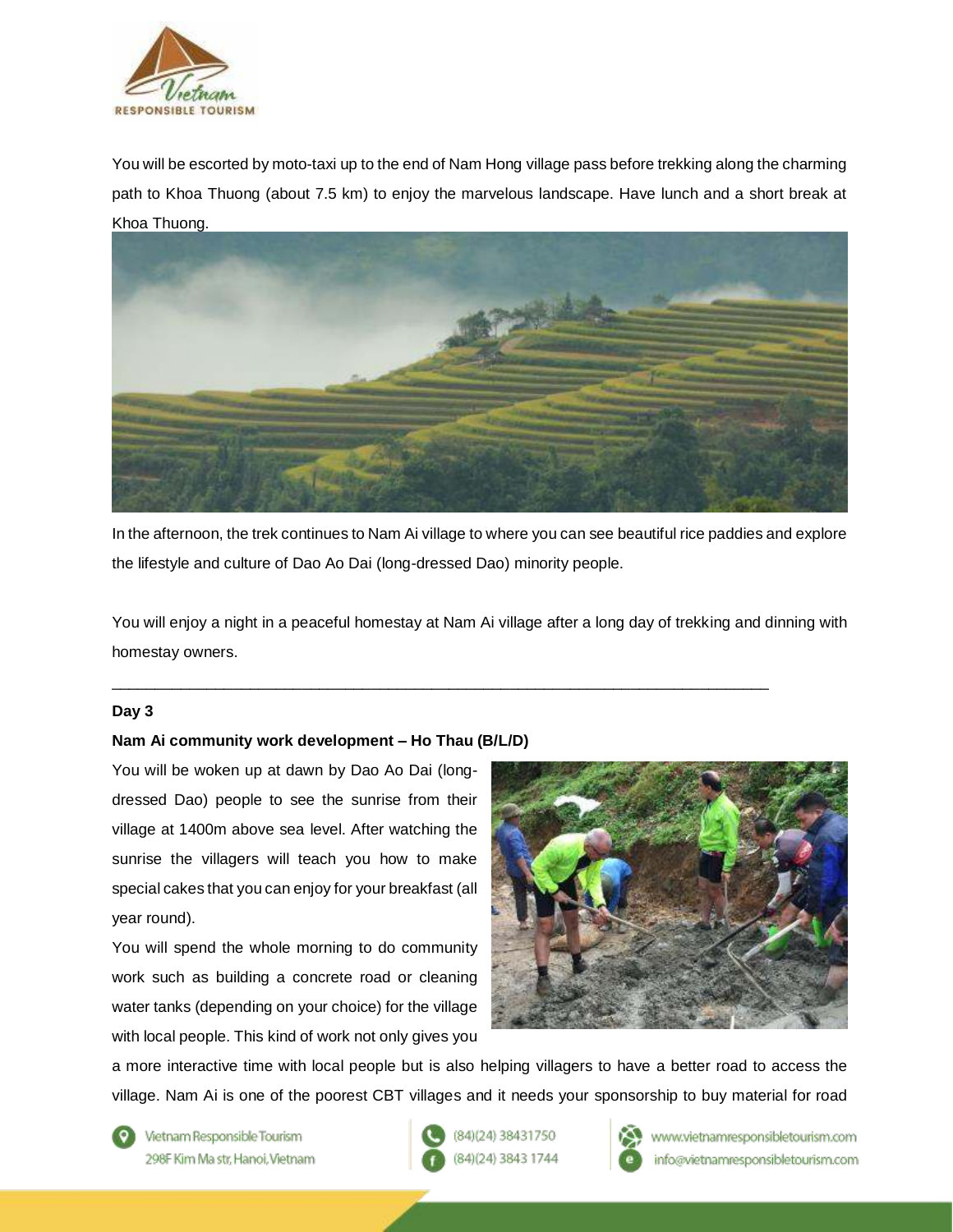

construction. We recommend an amount of 50 USD per visitor to help buying construction material and finishing the road, which is an important lifeline for the community. If this community work is not your preference, then you can participate in other farming work such as cultivating trees or harvesting vegetables and fruits (depending on season). After community work you will return to the homestay to take a break and shower before having lunch.

In the afternoon you will venture downhill to enjoy the breathtaking scenery of green hills, deep valleys and

endless rice terraces until you reach a sealed road. From there a car will pick you up to Tan Phong CBT village or if you are not tired you can keep trekking to the village. At the homestay in Tan Phong you can relax your exhausted feet by taking a herbal bath with massage. You will enjoy dinner with the homestay owners and after witness cultural performances such as traditional Fire Dance of Red Dao minority, spiritual traditional games and singing.



Overnight at homestay with Red Dao family in peaceful Tan Phong CBT village.

### **Day 4**

## **Delightful trekking Ho Thau – Suoi Thau (B/L/D)**

Breakfast at 7.00 am before heading out to trek trough one of the most beautiful rice terraces in Hoang Su Phi. You will have lunch at a Tay ethnic family at 11.30 am before heading to Suoi Thau CBT site. You will be inspired by the amazing panoramic view of the valley with countless terraced rice fields and Suoi Thau village from the top of the mountain.

\_\_\_\_\_\_\_\_\_\_\_\_\_\_\_\_\_\_\_\_\_\_\_\_\_\_\_\_\_\_\_\_\_\_\_\_\_\_\_\_\_\_\_\_\_\_\_\_\_\_\_\_\_\_\_\_\_\_\_\_\_\_\_\_\_\_\_\_\_\_\_\_\_\_\_\_\_\_\_





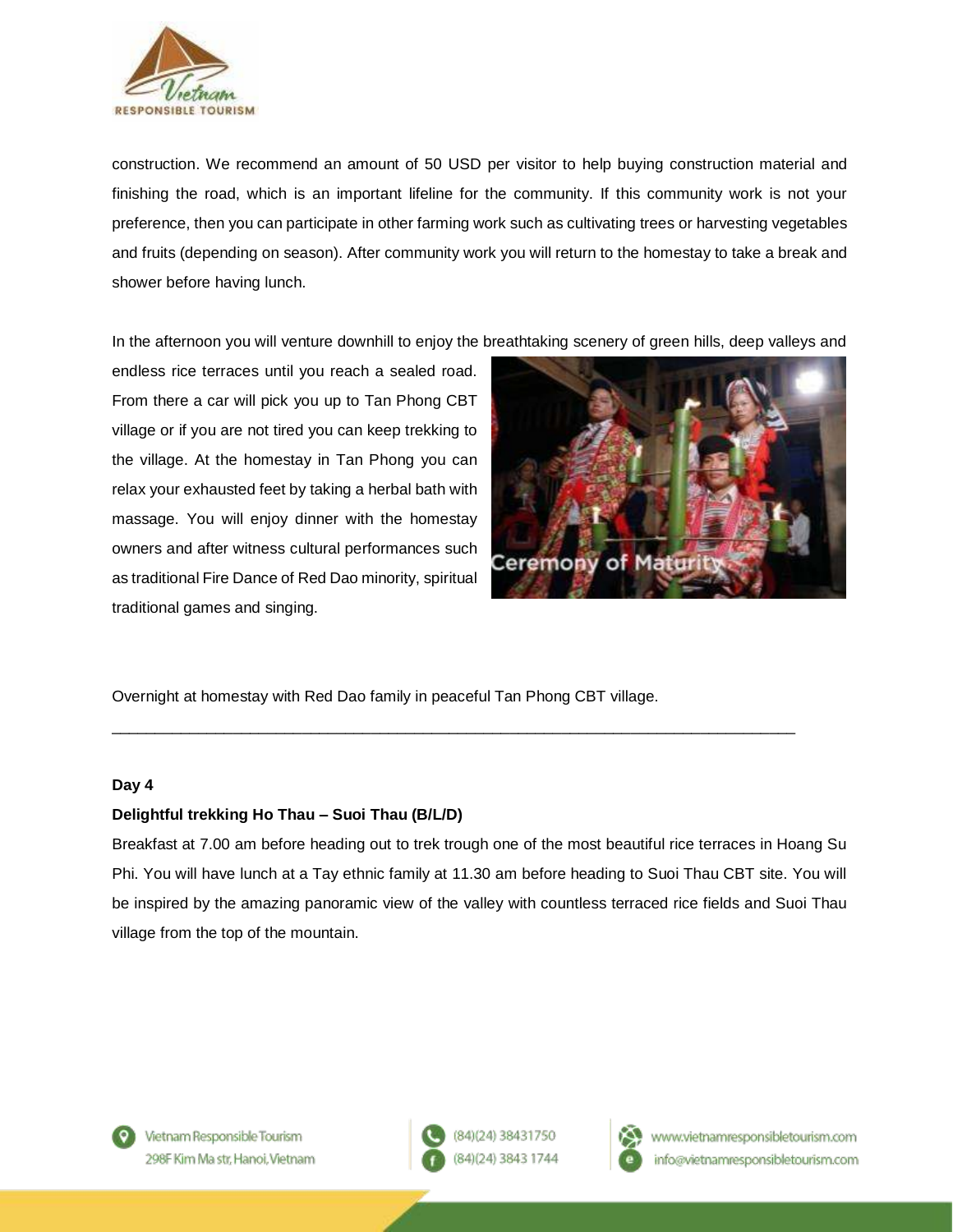



If you are lucky, you can experience a local blacksmith at work. Take a break at a beautiful waterfall and then continue trekking to your homestay at Suoi Thau village where you will stay with a Dao Ao Dai (longdressed Dao) family.

Explore the Dao Temple, lifestyle and socio-economic activities of the village in the late afternoon. You can take part in daily activities such as wine making, learn how to make Dao clothes with simple embroidery patterns or farming activities.

After dinner with the homestay family you will participate in teaching English for local people. Use creative teaching methodology to teach them some simple words or sentences. Night spent at lovely homestay in Suoi Thau.

\_\_\_\_\_\_\_\_\_\_\_\_\_\_\_\_\_\_\_\_\_\_\_\_\_\_\_\_\_\_\_\_\_\_\_\_\_\_\_\_\_\_\_\_\_\_\_\_\_\_\_\_\_\_\_\_\_\_\_\_\_\_\_\_\_\_\_\_\_\_\_\_\_\_\_\_\_\_\_

### **Day 5**

## **Ban Luoc - Bac Ha - Hanoi (B/L/-)**

After breakfast, say goodbye to the homestay owners and local guide. A moto-taxi will pick you up to the Ban Luoc commune center to take a car transfer to Bac Ha, Lao Cai province.

You have enough time to explore the bustling Bac Ha market on Sunday morning and the Hmong King Palace Hoang A Tuong, which is a unique mix of French-colonial and Asian architecture. Have lunch at a local restaurant before heading back to Hanoi. Arrival in Hanoi at around 5:30 pm.